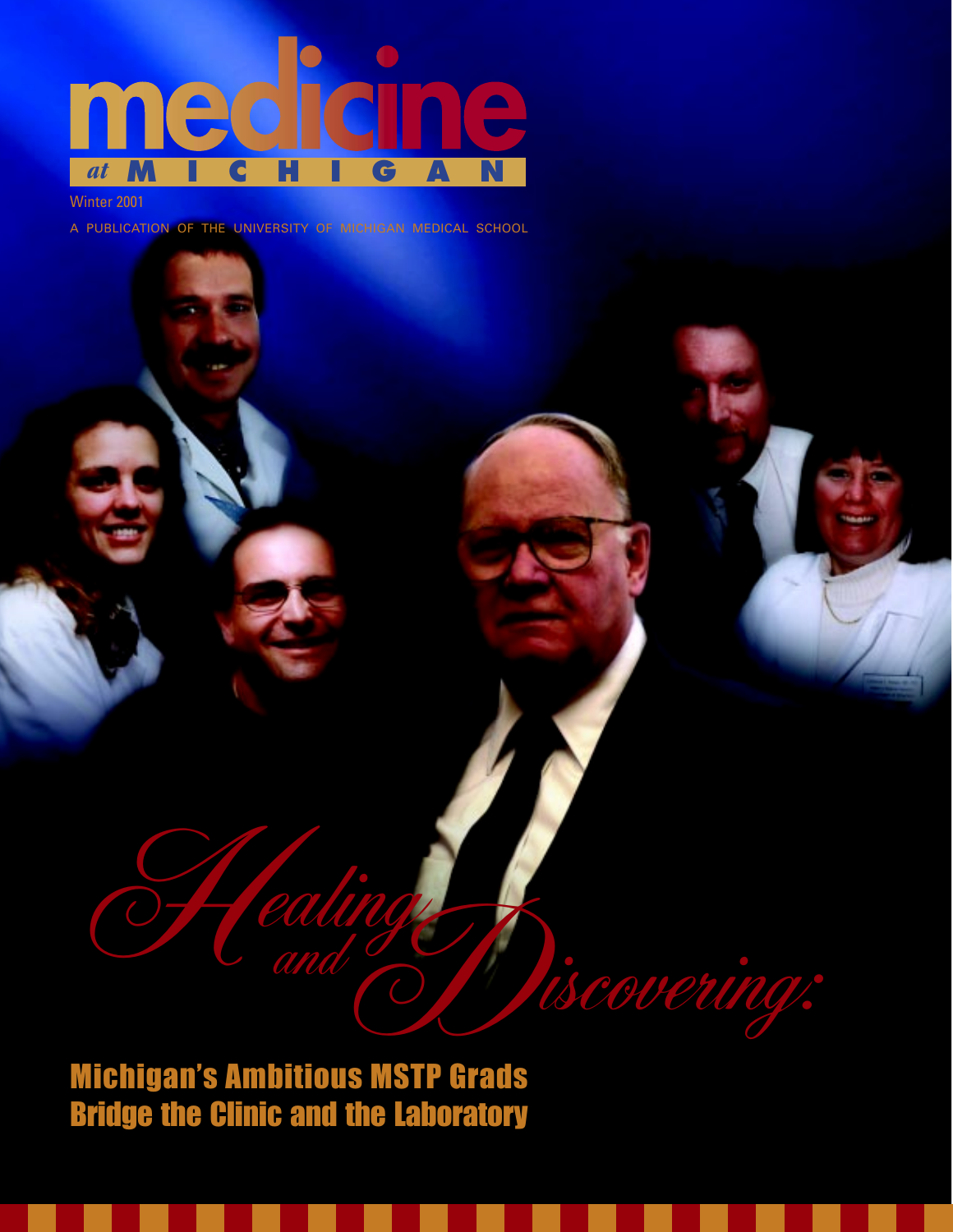### **Lecture Halls Named for Michigan Luminaries in Basic Sciences**



Artist Bill Burgard completes portraits of Frederick Neidhardt and Elizabeth Crosby, two of the basic scientists honored during the Medical School's Sesquicentennial with the naming of lecture halls in Medical School buildings.

# **ibute**<br>Sever<br>Press Contract Server<br>Perfundamental role basic science<br>Refundamental role basic science<br>A, the U-M Medical School, as  $\underline{A}$ Tribute to Seven Scientists

Recognizing the fundamental role basic science plays in the progress of medical knowledge and its applications to human health, the U-M Medical School, as part of its year-long sesquicentennial celebration, dedicated seven lecture halls in the names of basic scientists who, throughout the School's history, have significantly contributed to basic science advances and, through effective communication of their work, have inspired those who have come to Michigan to learn medicine.

The seven scientists — John Jacob Abel, Minor J. Coon, James V. Neel, Horace W. Davenport, Frederick C. Neidhardt, Elizabeth C. Crosby, and Gerald D. Abrams were selected as a result of nominations from their departments and are commemorated in a 27-foot-long multi-media installation, created by Ann Arbor artist Bill Burgard and showcased in the lobby of Medical Sciences Building II. To the primary medium of oil painting on laminated plywood, Burgard added elements of steel, granite, aluminum, Plexiglas and slate to depict and characterize the scientists and their work. Dedication of the installation and named lecture halls took place on August 21, 2000.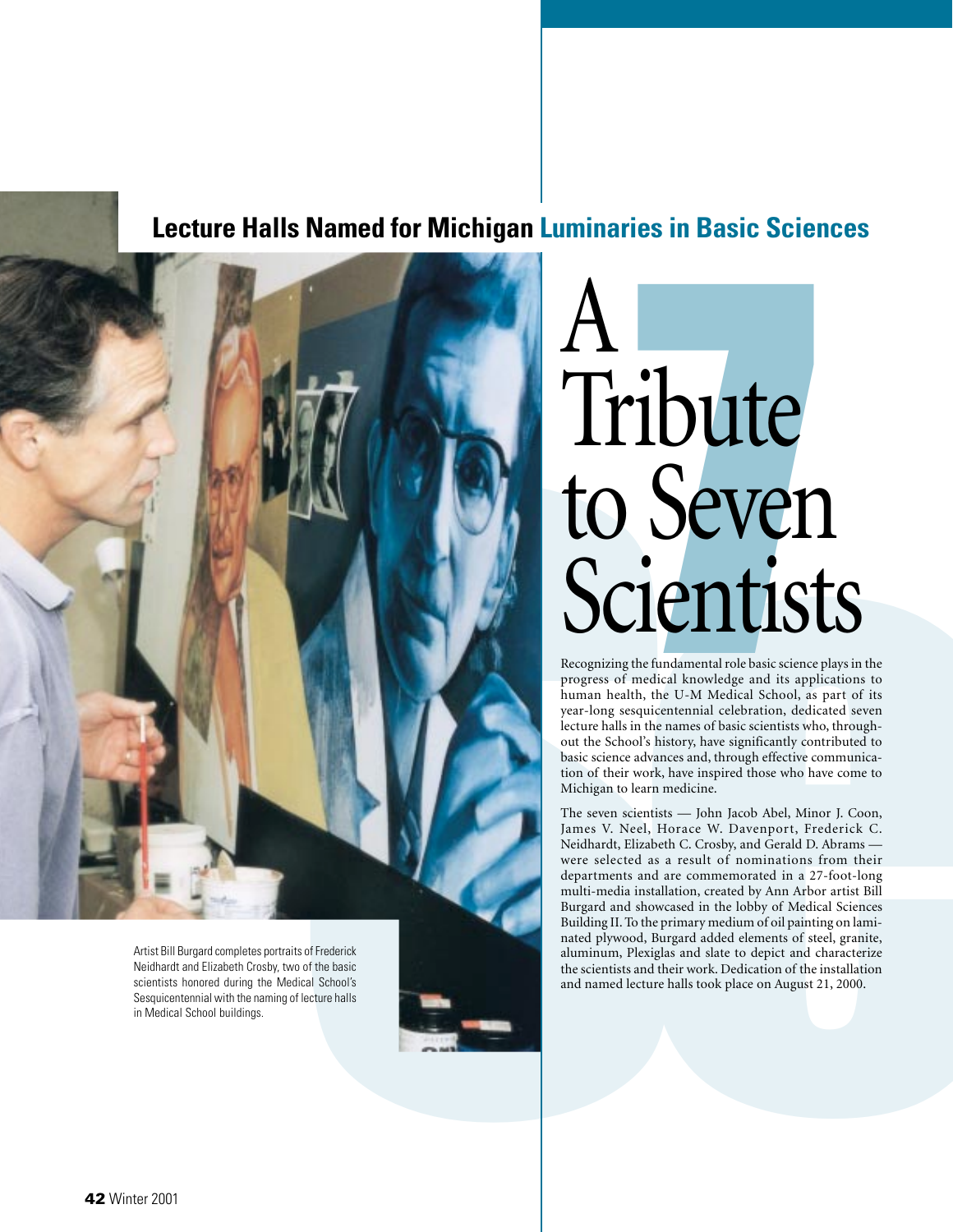

Gloria and Gerald Abrams at the Seven Scientists installation



Frederick Neidhardt and wife, Germaine Chipault



Tetsufumi Ueda (Ph.D. 1971) and Minor "Jud" Coon



Priscilla Neel, widow of the late James V. Neel, and Executive Vice President for Medical Affairs Gil Omenn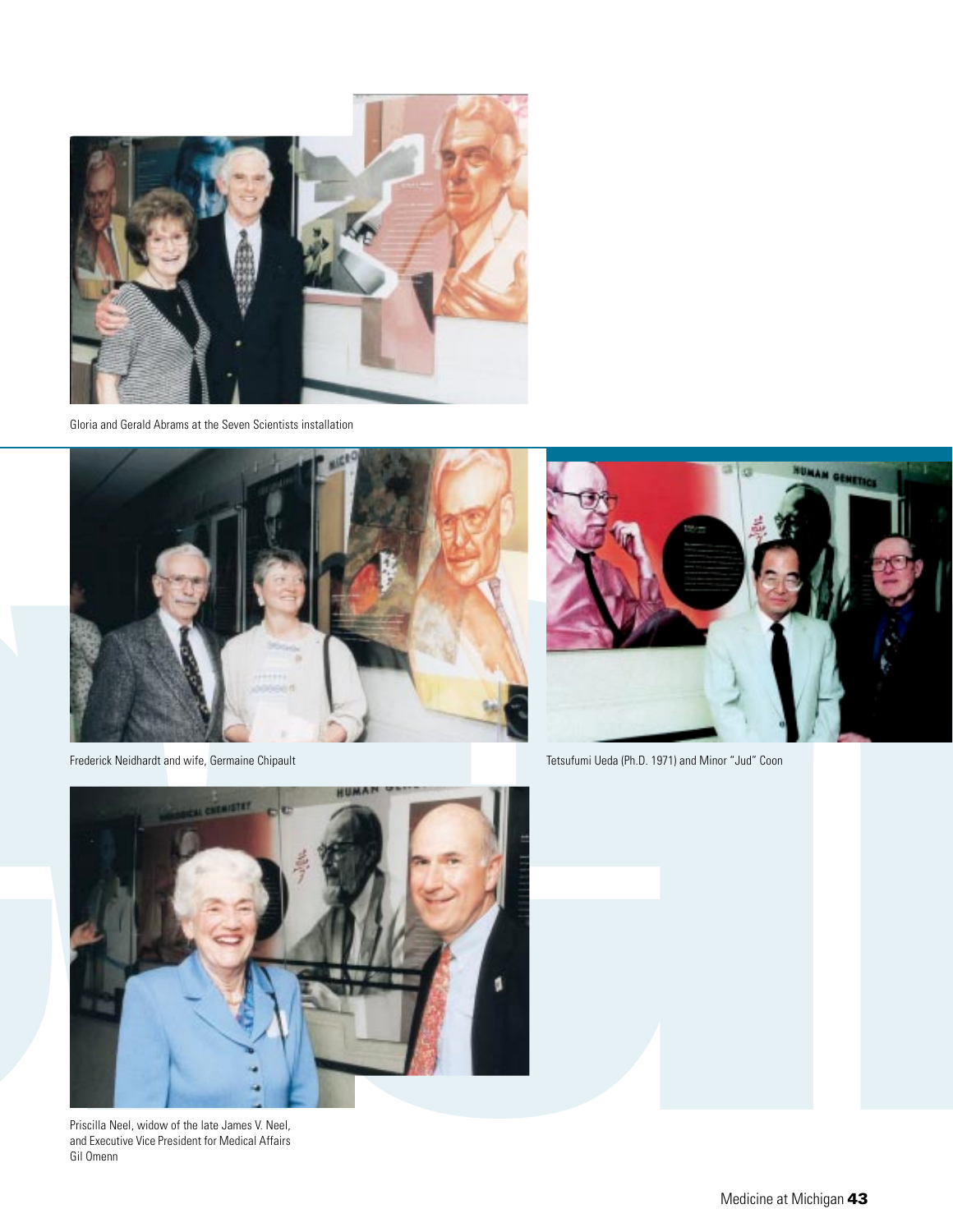## **The Seven Scientists**



James V. Neel,<br>M.D., Ph.D.,  $Ph.D.,$ Department of Human Genetics. Neel founded, in 1956 at Michigan, the nation's first department of human genetics and served as its chair for 25 years. Widely regarded as the father of



human genetics, Neel's work increased our under-

standing of the genetics of diseases such as diabetes mellitus, neurofibromatosis and sickle cell anemia, as well as our understanding of the effects of atomic radiation on humans and the genetic structure of Amerindian populations. The Neel Lecture Hall is located at 2901 Taubman Library.

of Pharmacology. Considered the father of American pharmacology, Abel was appointed, in 1891, the first professor of pharmacology at Michigan (and in the U.S.). He founded the

Department of Pharmacology, a change from Materia Medica that was quickly emulated by other medical schools across the country, and he was a founding member of the American Society for Biological Chemists and of the American Society for Pharmacology and Experimental Therapeutics. Abel was also founding editor of the *Journal of Experimental Medicine*, of the *Journal of Biological Chemistry*, and of the *Journal of Pharmacology and Experimental Therapeutics*. The lecture hall located at 5330 Medical Sciences I was named for Abel.

**Minor J. Coon**, Ph.D., Department of Biological Chemistry. Chair of the Department from 1970 to 1990, Coon's work in unraveling the chemical, physical, catalytic and mechanistic properties of cytochrome P450, and in establishing its biomedical significance in steroid biosynthesis, chemical carcinogenesis and drug metabolism, led to worldwide recognition. Based on his pioneering research, he was elected to the National Academy of Science, the American Academy of Arts and Sciences,

and the Institute of Medicine, and he was awarded an honorary medical degree from the Karolinska Institute in Stockholm. The lecture hall located at 3330 Medical Science I was named for Coon.



#### **Horace W. Davenport**, Ph.D., D.Sc., Department of Physiology. For 22

**shows** the state of Antennas (and the State of Antennas (and the State of Antennas (and a state of Antennas Model and Band and State of Band and State of Band and State of Band and State of Band and State of Band and Sta years Davenport chaired the Department of Physiology, during which time he became the world's leading authority on gastric secretion and acid-base balance. Noted historian, distinguished scientist and a popular teacher, Davenport was president of the American Physiological Society and author of several major textbooks, including the classic, *The ABC of Acid-Base Chemistry*. His *Not Just Any Medical School* chronicles the history of the U-M Medical School from its 1850 founding to pre-World War II times. The lecture hall located at 3699 Medical Science II South was named for Davenport.